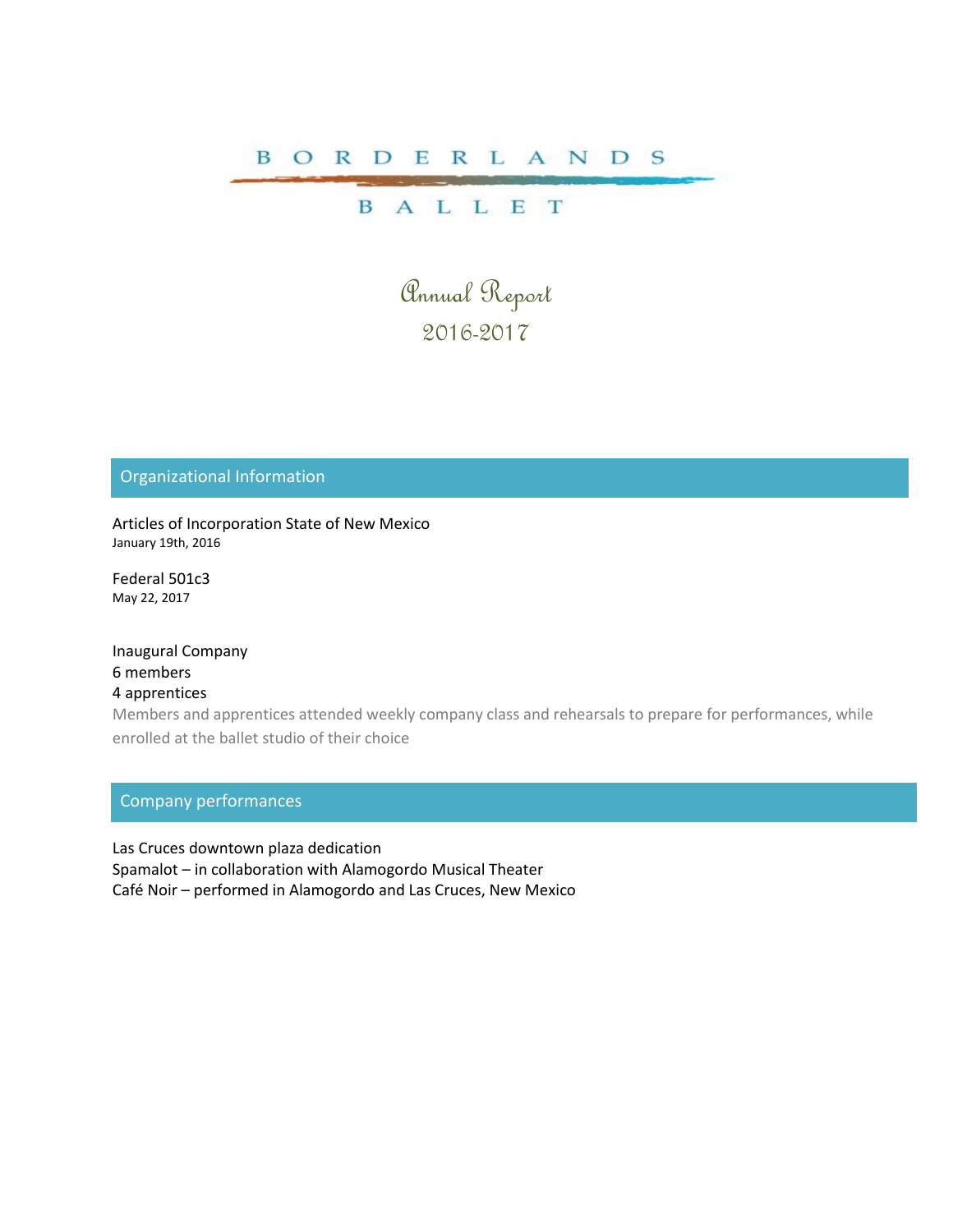### Educational Outreach

The company supported exposing young children to the art of dance by showcasing studio performances for local schools. Funds were provided to bus students from their school to the performance.

A study guide was prepared for teachers to share with students concerning aspects of dance, dance performance, and theatre etiquette.

Company members met with the audience following the performance to discuss the ballet that was performed and answer questions from those attending.

#### Pilot project-

Las Cruces School of Dance and Music – A Christmas Carol – December 2016 530 students and staff at Las Cruces Public Schools and Holy Cross Catholic School were engaged by this program

### Community Outreach

The company provided entertainment support for charitable organizations in the Borderlands region

Las Cruces Catholic Schools Gala Dona Ana Arts Council - Las Cruces Renaissance Faire the Flickinger Center for the Performing Arts' Turquoise Tea Alamogordo's Center of Protective Environment benefit Hearts for Autism Masquerade ball